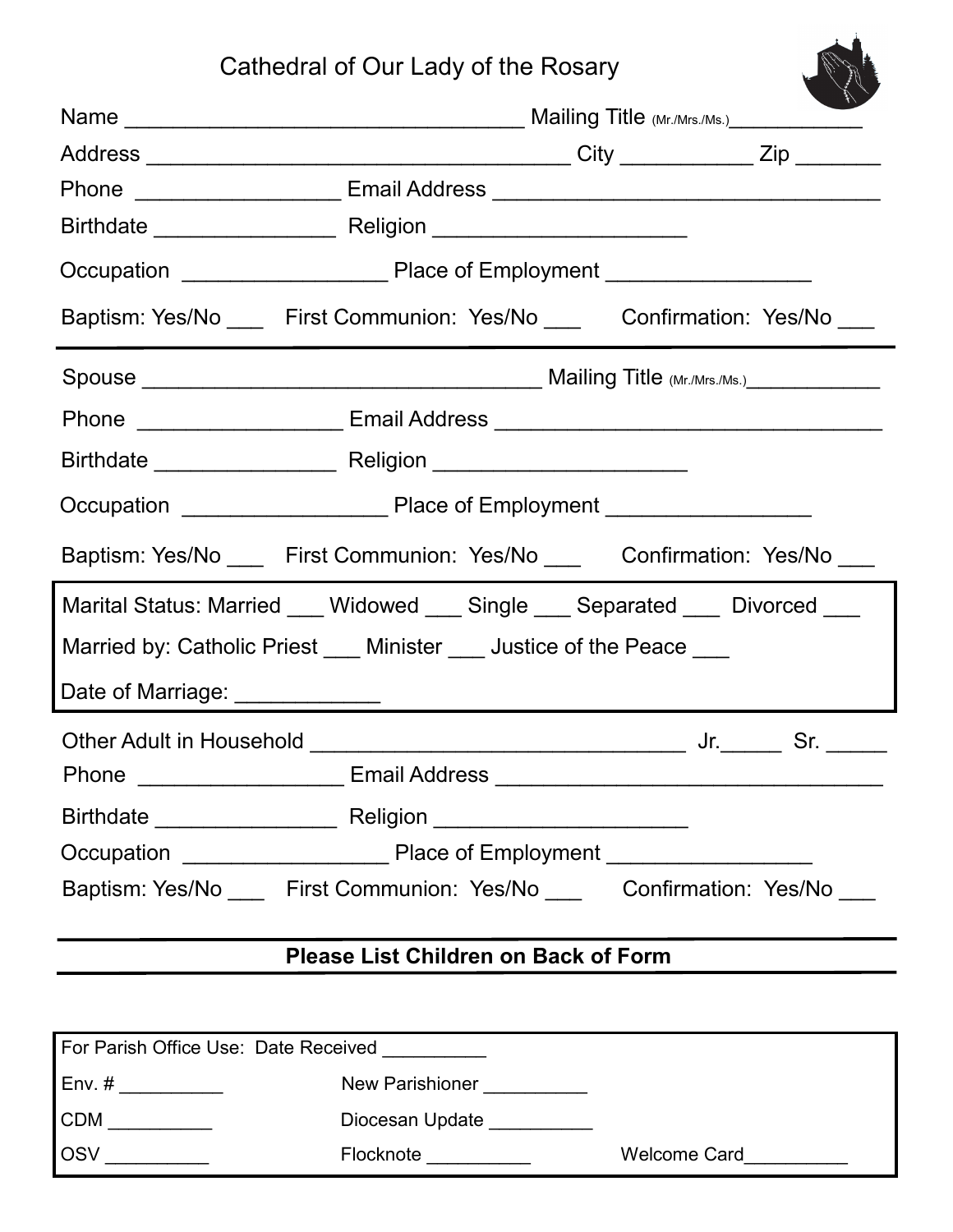## Children Living at Home or Away at School

| Sex: Male Female ____                                                            |                                                                                  |  |  |  |
|----------------------------------------------------------------------------------|----------------------------------------------------------------------------------|--|--|--|
|                                                                                  | Baptism: Yes/No _____ First Communion: Yes/No ______ Confirmation: Yes/No _____  |  |  |  |
|                                                                                  |                                                                                  |  |  |  |
| ,我们也不会有什么。""我们的人,我们也不会有什么?""我们的人,我们也不会有什么?""我们的人,我们也不会有什么?""我们的人,我们也不会有什么?""我们的人 |                                                                                  |  |  |  |
|                                                                                  |                                                                                  |  |  |  |
| Sex: Male_____ Female ____                                                       |                                                                                  |  |  |  |
|                                                                                  | Baptism: Yes/No _____ First Communion: Yes/No _____ Confirmation: Yes/No ____    |  |  |  |
|                                                                                  | ,我们也不会有什么。""我们的人,我们也不会有什么?""我们的人,我们也不会有什么?""我们的人,我们也不会有什么?""我们的人,我们也不会有什么?""我们的人 |  |  |  |
|                                                                                  |                                                                                  |  |  |  |
| Sex: Male_____ Female ____                                                       |                                                                                  |  |  |  |
|                                                                                  | Baptism: Yes/No _____ First Communion: Yes/No ______ Confirmation: Yes/No ____   |  |  |  |
|                                                                                  | <u> 1989 - Johann Stoff, amerikansk politiker (d. 1989)</u>                      |  |  |  |
|                                                                                  | ,我们也不会有什么。""我们的人,我们也不会不会不会不会。""我们的人,我们也不会不会不会不会。""我们的人,我们也不会不会不会。""我们的人,我们也不会不会不 |  |  |  |
| Sex: Male_____ Female ____                                                       |                                                                                  |  |  |  |
|                                                                                  | Baptism: Yes/No ____ First Communion: Yes/No ____ Confirmation: Yes/No           |  |  |  |
|                                                                                  |                                                                                  |  |  |  |
|                                                                                  | <u> 2000 - Andrea Andrew Maria (h. 1982).</u>                                    |  |  |  |
|                                                                                  | <u> 1989 - Johann Stoff, amerikansk politiker (d. 1989)</u>                      |  |  |  |
| Sex: Male_____ Female ____                                                       |                                                                                  |  |  |  |
|                                                                                  | Baptism: Yes/No _____ First Communion: Yes/No _____ Confirmation: Yes/No ____    |  |  |  |
|                                                                                  |                                                                                  |  |  |  |
| Please return form to the Cathedral Parish Office or email to:                   |                                                                                  |  |  |  |

**duluth.cathedral@duluthcatholic.org**